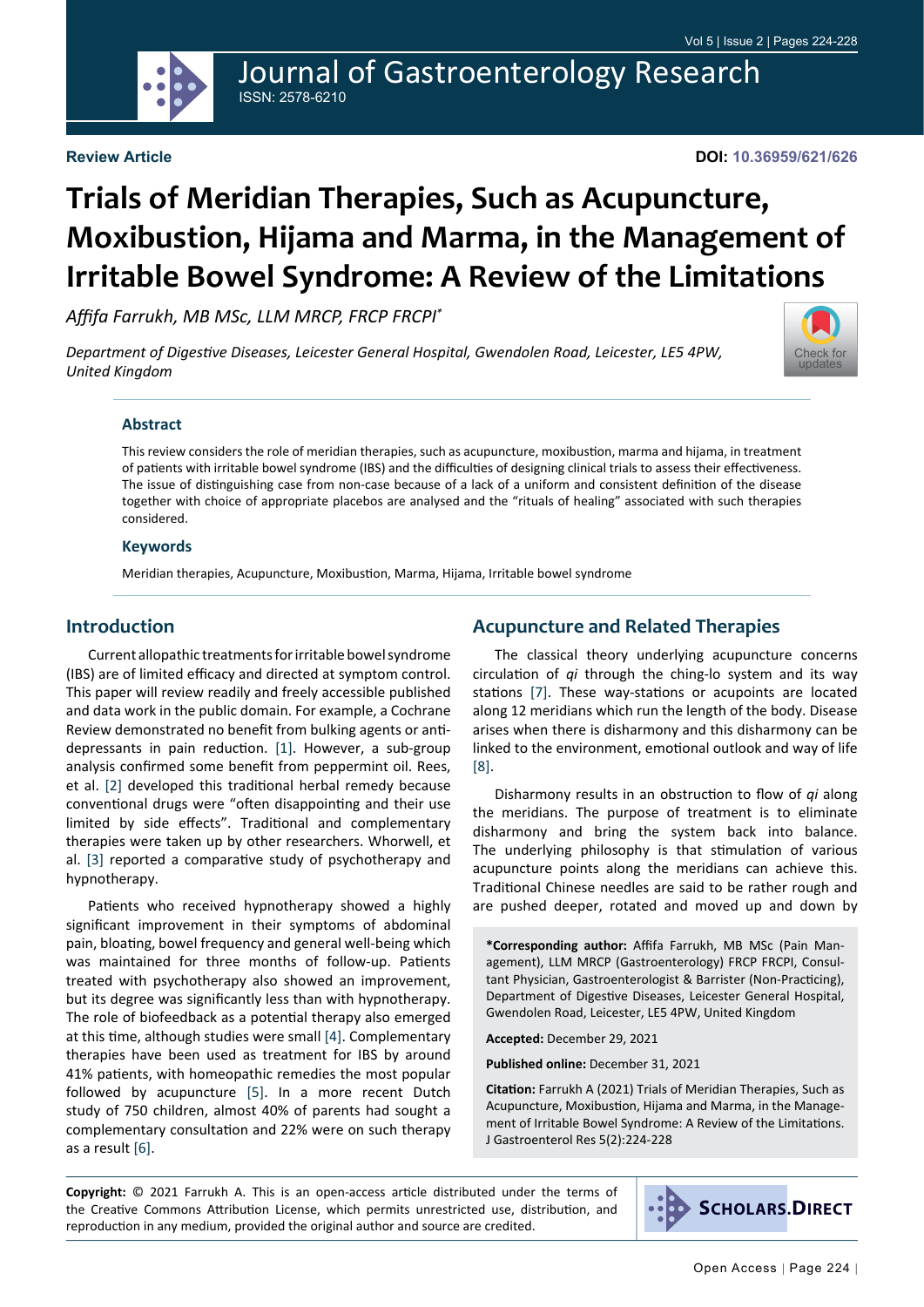practitioners with the intention of creating a "*De qi*" sensation which may be perceived as numbness, heaviness or tingling. This feeling is believed to be associated with unblocking the meridian. However, in Japanese acupuncture the needles used are thin, inserted superficially and not rotated. In Korea many practitioners use only 4 needles; two to sedate or reduce excess Qi in one organ system and the other two to increase Qi in a second organ system and so eliminate imbalance or disharmony [\[9](#page-3-13)]. Dr. Ching-Chang Tung in Taiwan concentrated on use of peripheral points, particularly in the arms and leg, and this practice is becoming widespread in the West [[10](#page-3-14)].

In a study of 30 patents with IBS Chu, et al. [\[11](#page-3-15)] investigated the impact of electro-acupuncture on pain caused by experimental rectal distension. True electroacupuncture led to significantly higher activation at the right insula, and the pulvinar and medial nucleus of the thalamus compared to sham. They suggested that acupuncture might modulate pain in IBS through effects on the serotonin pathway at the level of the insula and so improve patients' mood via the ascending pathway at the pulvinar and medial nucleus of the thalamus. Work from Michigan, using positron emission tomography (PET) with [\[11](#page-3-15)] C-carfentanil, has shown long-term increases in mu-opioid receptors binding potential in the cingulate, caudate, and amygdala of patients receiving traditional acupuncture compared to sham and this was associated with greater reductions in pain experience [[12\]](#page-3-16). Such studies are beginning to define how acupuncture may affect the physiological mechanisms responsible for pain.

Acupuncture, moxibustion, marma and hijama share a number of features with treatment applied at similar points on the body. Acupuncture and moxibustion are routinely used together by traditional Chinese practitioners for management of IBS, although in western practice they are often prescribed separately. Hijama is also routinely advertised on the internet as an effective treatment for IBS [\[13](#page-3-17)], while marma forms an integral part of the Ayurvedic holistic approach to management of IBS. None of these therapies are regulated in the UK. Nevertheless, millions of acupuncture treatments are given annually in the UK [[14\]](#page-3-18). However, there are no data for the frequency with which moxibustion, hijama or marma treatments are administered.

## **Acupuncture**

In 1962, *Acupuncture, The Ancient Chinese Art of Healing*, referred to its use for the treatment of IBS and related conditions:

"Constipation, diarrhoea, various types of colic, and atony" [\[15](#page-3-19)].

#### **The commonest approaches include:**

- 1. Treating Liver *qi* stasis by needling Liver 3 and Large Intestine 4 acupoints which relieves wind.
- 2. Spleen *qi* deficiency is treated by needling Stomach 36 and Spleen 4.
- 3. Needling abdominal points such as Stomach 25 and Spleen 15 can alleviate diarrhoea or constipation.

4. Pericardium 6 may be need led to help with stress as might Spleen 9.

In an individual case, some or all of these points might be needled as well as additional points. For each patient a specific protocol will be developed. The significance of such a wide range of points and use of different needling techniques as well as individualised treatment for each patient have direct consequences when considering trial design and analysis in the treatment of IBS, a condition where the diagnosis itself can vary from practitioner to practitioner. Further, Choi and Tweed [\[16](#page-3-8)] have shown that people's perceptions of acupuncture were affected by both the style and gender of practitioners. Male holistic practitioners were considered the most effective therapists, suggesting that detailed discussions about a patient's health and wide-ranging advice had a significant impact compared to simply placing needles at appropriate points. There was also evidence that the more attractive the therapist, regardless of gender, the more effective they were considered by the assessors! Choi and Tweed [\[16](#page-3-8)] were also able to show that the combination of acupuncture together with moxibustion was most effective, when administered in a holistic setting. The importance of patients' beliefs and expectations has been further confirmed in a PET scanning study which showed that expectation of a real effect from sham acupuncture caused greater activation than simple pin prick, although less so than real acupuncture [[17\]](#page-3-9). This confirmed the role of patients' perceptions and the potential impact of an attractive holistic therapist on how treatment might be regarded.

## **Moxibustion**

Moxa is made from the dried leaves of *Artemisia vulgaris* and usually formed into small pyramids or cigar shaped rolls. When lit it smoulders and the heat is placed either on (direct) or close (indirect) to acupuncture points until discomfort is felt. If left longer there can be blistering and scarring. In traditional practice this was considered the most effective form of therapy, but is clearly unacceptable in Western practice.

Burning moxa produces a radiation spectrum ranging from 0.8 to 5.6  $\mu$ m; with a peak near 1.5  $\mu$ m, and so lying within the near infrared portion [[18\]](#page-3-10). However, its effects may also be due to inhalation of moxa smoke, which is a characteristic product of traditional therapy in contrast to some modern smokeless moxas. There has been one MRI based study of moxibustion in IBS. Moxa abolished activation of the prefrontal cortex and the anterior cingulated cortex in response to rectal distension, while a control group showed no such effect [\[19](#page-3-11)].

#### **Hijama**

Hiiama is a form of wet cupping. Suction cups are applied to acupuncture points and an area of reddened skin raised. Superficial small incisions are made on this skin and cups re-applied to draw up blood into the cup. During the last decade there has been a dramatic growth in the practice of Hijama across the USA and the UK [[20\]](#page-3-12). Although both dry and wet cupping were widely practiced, Hijamais now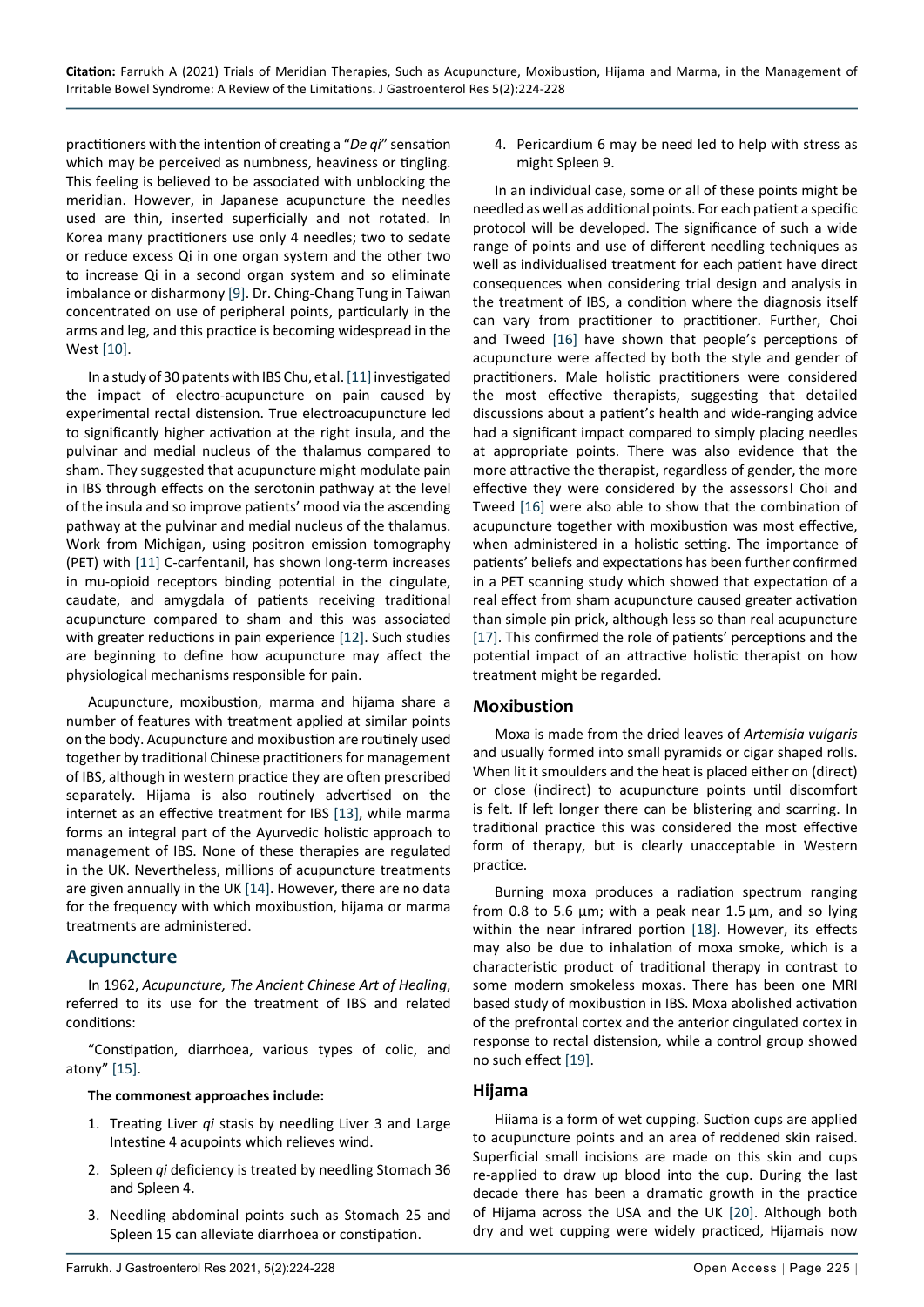largely associated with Muslim communities and offered by untrained practitioners or those who have completed spurious educational programs [\[20](#page-3-12)]. Of 27 papers identified through Pubmed, using the search term "Hijama", only six reported clinical trials and as a result there is limited academic information available on its efficacy.

#### **Marma**

Marma may be considered the Ayurvedic equivalent of acupuncture. As with the meridians of acupuncture, nadis form an interconnected network throughout the body [[21\]](#page-3-24). Unlike meridians, nadis are not mapped on the surface but as a visualisation of internal pathways connecting structures throughout the body. They can only be influenced by massage or heat applied to energy points or marmani and this can have both distant and local effects. Marma points are larger in area than the more discrete acupuncture points and fewer in number with only 60 in regular use [\[22](#page-3-25)]. Despite its long history, there have been few studies of the benefits of Marma therapy using accepted trial design, although there is some limited evidence supporting its use in stroke rehabilitation [[23\]](#page-3-26).

## **The Design of Clinical Trials in IBS using Acupuncture and Related Therapies**

Randomised control double blind studies are generally accepted as the type of study which provides adequate control for bias and sound evidence of cause and effect. This type of study would be the most suitable to measure the effect of traditional techniques, such as acupuncture, considering the complexity of IBS and the difficulties that might arise. The trial should be designed to answer a clear question and whether the treatment is comparable or superior to the other treatments or a placebo.

## **Important Elements for Trials in IBS**

Patients in an IBS trial need a clear and certain diagnosis. They should be representative of the population from which they are drawn, and ideally include ethnic minorities. In addition, the study should include sufficient patients to ensure it is adequately powered to provide a reliable answer to the question asked. Outcome measures need to be valid and reliable. Changes in symptoms and their impact on daily life are the only outcomes which can be reliably assessed in IBS. Of symptoms, pain is the most consistent, while its impact on time lost from work and resulting depression are all features which could be assessed either by an external observer or through patient reported outcomes. The issue of bias can be addressed through randomisation and blinding of external assessors.

## **Design of Trials in IBS**

Within the study design the control group can be one of six types according to the Food and Drug Administration classification namely: *Placebo concurrent controls, activetreatment concurrent controls, no-treatment concurrent controls, dose-comparison concurrent controls, external controls and multiple controls* [\[24](#page-3-23)]. Pharmacological treatments, such as mebeverine and peppermint oil, are in regular use in IBS and so the most suitable study design should have *active-treatment concurrent controls.* However, the comparison of tablet therapy with an intervention which includes significant interaction between patient and therapist may limit an assessment of the technique itself. Therefore, the introduction of a *placebo concurrent control* for an intervention, such as acupuncture, is needed. However, there is an ethical issue related to use of placebos where an effective alternative treatment exists. Under Article 32 of the Declaration of Helsinki such an approach can be acceptable where for sound methodological reasons use of placebo is necessary to determine the efficacy of an intervention and patients who receive placebo will not be subject to any risk of serious harm [[25](#page-3-20)].

The importance of "blinding" was underlined by Day & Altman [[26\]](#page-3-21). It is particularly important when the response criteria are subjective, such as relief of pain, which is the main outcome measure in IBS trials and is usually reported by patients. Patients are seldom blind to an active intervention, even when a sham treatment has been used. Schulz, et al. [[27\]](#page-3-22) have shown that the effect of inadequate concealment is a significantly larger estimate of treatment effect. In the case of interventions, such as acupuncture or moxibustion, concealment from patients is almost impossible.

The specific issues, in relationship to assessment of trials investigating the efficacy of acupuncture and related therapies in the management of IBS include assessments of:

- 1. The diagnostic criteria used to identify subjects for the trial.
- 2. The method of selection of patients from amongst suitable subjects for inclusion in the trial.
- 3. Randomisation procedures and whether they are transparent.
- 4. The nature of the placebo.
- 5. The style of acupuncture and type of moxa used.
- 6. The skills of the practitioners.
- 7. Details of blinding of patients, practitioners and assessors.
- 8. The outcome measures used and whether validated.
- 9. Duration of the trial and follow-up.
- 10.Number of participants and whether a power calculation was performed prior to initiation of the trial.
- 11.Drop-out rates.
- 12. Potential bias amongst authors of the publication.

Based on Evans & Ilstad [\[24](#page-3-23)] and the Food and Drug Administration [[28\]](#page-4-0).

# **The Diagnostic Criteria used to Identify Subjects for the Trial**

The diagnosis of IBS is based on symptoms as there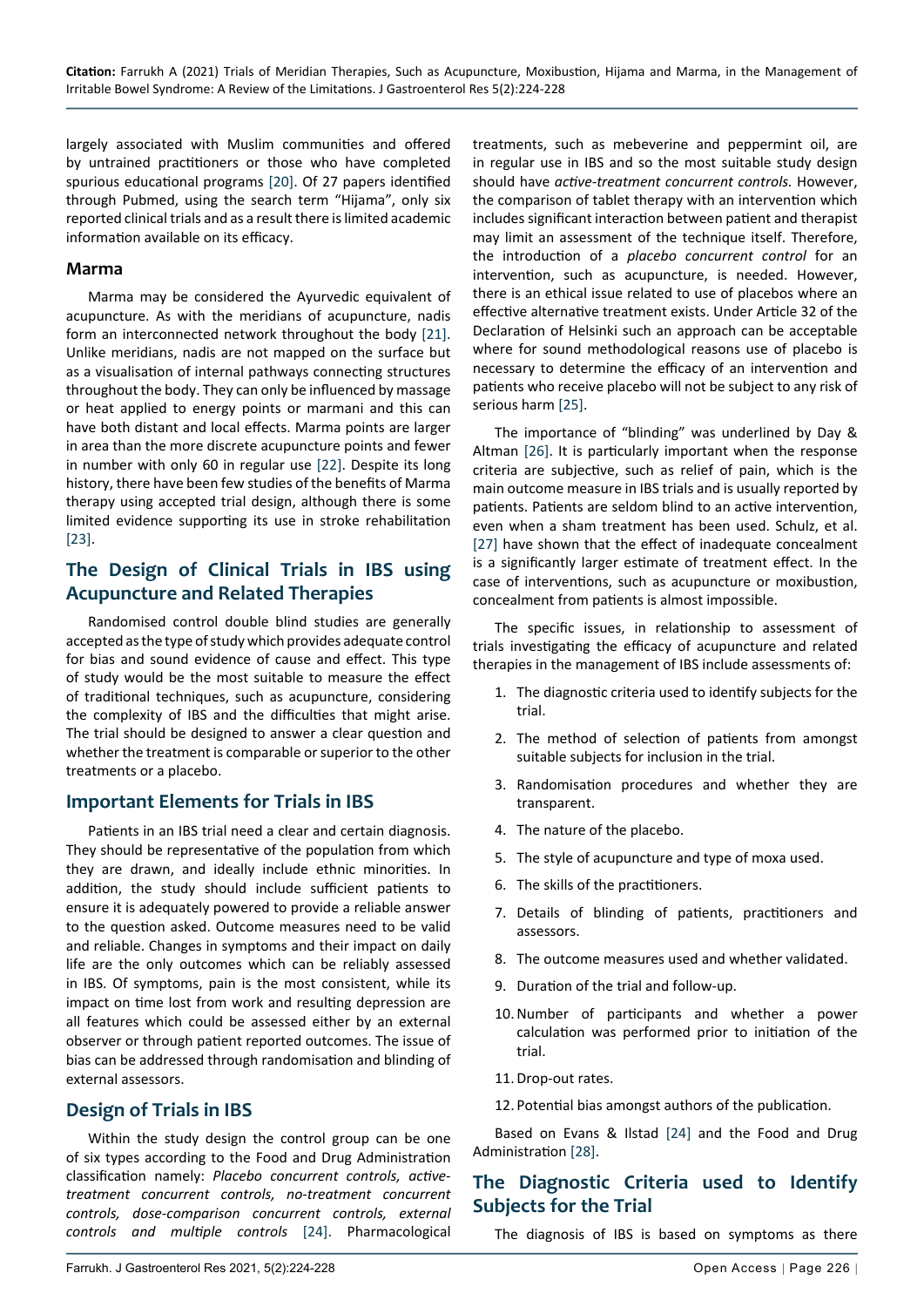are no objective laboratory-based tests which can identify patients. The critical symptoms for reaching a clinical diagnosis have been defined in two commonly used tools, namely the Manning [\[29](#page-4-1)] and Rome [\[30](#page-4-2)] criteria. The Rome criteria have gone through several revisions with Rome IV being the latest. Unfortunately, Manning and Rome criteria demonstrate significant differences when distinguishing case from non-case. In a comparative study using the criteria proposed by Manning and Rome I and II the prevalence of IBS in a community based study of 5000 people was reported as 16.2%, (Manning with only 2 symptoms) 9.7%, (Manning with 3 symptoms) 5.6%, (Rome I) and 5.1% (Rome II)., Ford, (2008) demonstrated that the diagnostic value of Manning criteria was only modest in a systematic review of 10 studies involving 2355 patients [\[31](#page-4-3)].

## **The Nature of Controls in IBS Studies**

In 2007 Dorn, et al. reviewed 19 trials of complementary therapy in IBS where the placebo response rate was 42.6% (95% CI 38.0-46.5%) [[32\]](#page-4-4). The placebo response rate did not correlate with type of treatment or trial duration. However, it did correlate with duration of treatment and number of office visits. Such findings emphasised Vincent and Lewith's call for credible controls in any investigation of acupuncture and the potential impact of the "holistic" approach to care [[33\]](#page-4-5). Support for such a view also comes from a systematic review of the placebo effect of psychological interventions in the treatment of IBS, which had comparable response rates [[34](#page-4-6)].

## **Conclusions**

The creation of a credible placebo for acupuncture, moxibustion, massage and other complementary interventions is a significant challenge for researchers. Dorn, et al. [\[32](#page-4-4)] consider that the holistic approach taken by practitioners of complementary therapy cannot easily be separated into its component parts and as Kaptchuk [[35](#page-4-7)] has suggested the "healing ritual" associated with such therapies may be a significant factor in their clinical outcomes. These factors are seldom reproduced in clinical trials and if they are may enhance the response to a placebo control.

## **References**

- <span id="page-3-0"></span>1. [Ruepert L, Quartero AO, de Wit NJ, et al. \(2011\) Bulking agents,](https://pubmed.ncbi.nlm.nih.gov/21833945/)  [antispasmodics and antidepressants for the treatment of irritable](https://pubmed.ncbi.nlm.nih.gov/21833945/)  [bowel syndrome. Cochrane Database Syst Rev 8: CD003460.](https://pubmed.ncbi.nlm.nih.gov/21833945/)
- <span id="page-3-1"></span>2. [Rees WD, Evans BK, Rhodes J \(1979\) Treating irritable bowel](https://pubmed.ncbi.nlm.nih.gov/389344/)  [syndrome with peppermint oil. Br Med J 2: 835-836.](https://pubmed.ncbi.nlm.nih.gov/389344/)
- <span id="page-3-2"></span>3. [Whorwell PJ, Prior A, Faragher EB \(1984\) Controlled trial of](https://pubmed.ncbi.nlm.nih.gov/6150275/)  [hypnotherapy in the treatment of severe refractory irritable](https://pubmed.ncbi.nlm.nih.gov/6150275/)[bowel syndrome. Lancet 2: 1232-1234.](https://pubmed.ncbi.nlm.nih.gov/6150275/)
- <span id="page-3-3"></span>4. [Radnitz CL, Blanchard EB \(1989\) A 1- and 2-year follow-up study](https://pubmed.ncbi.nlm.nih.gov/2631973/)  [of bowel sound feedback as a treatment of irritable bowel](https://pubmed.ncbi.nlm.nih.gov/2631973/)  [syndrome. Biofeedback Self Regul 14: 333-338.](https://pubmed.ncbi.nlm.nih.gov/2631973/)
- <span id="page-3-4"></span>5. [Smart HL, Mayberry JF, Atkinson M \(1986\) Alternative medicine](https://pubmed.ncbi.nlm.nih.gov/3755416/)  [consultations and remedies in patients with the irritable bowel](https://pubmed.ncbi.nlm.nih.gov/3755416/)  [syndrome. Gut 27: 826-828.](https://pubmed.ncbi.nlm.nih.gov/3755416/)
- <span id="page-3-5"></span>6. [Vlieger AM, Blink M, Tromp E, Benninga MA \(2008\) Use of](https://pubmed.ncbi.nlm.nih.gov/18662934/)  [complementary and alternative medicine by pediatric patients](https://pubmed.ncbi.nlm.nih.gov/18662934/)

[with functional and organic gastrointestinal diseases: Results](https://pubmed.ncbi.nlm.nih.gov/18662934/)  [from a multicenter survey. Pediatrics 122: e446-e451.](https://pubmed.ncbi.nlm.nih.gov/18662934/)

- <span id="page-3-6"></span>7. Lu GW, Needham J (1980) Celestial Lancets. A History and Rationale of Acupuncture and Moxa. Routledge, London.
- <span id="page-3-7"></span>8. Kaptchuk T (1983) Chinese Medicine. The Web that has no Weaver.
- <span id="page-3-13"></span>9. National University of Health Sciences (2014) Korean, Japanese and Chinese acupuncture: What's the difference?
- <span id="page-3-14"></span>10. Lee M (1992) Insights of a Senior Acupuncturist: One Combination of Points can Treat Many Diseases. Blue Poppy Press, Boulder, USA.
- <span id="page-3-15"></span>11. [Chu WC, Wu JC, Yew DT, et al. \(2012\) Does acupuncture therapy](https://pubmed.ncbi.nlm.nih.gov/22837879/)  [alter activation of neural pathway for perception in irritable](https://pubmed.ncbi.nlm.nih.gov/22837879/)  [bowel syndrome? a comparative study of true and sham](https://pubmed.ncbi.nlm.nih.gov/22837879/)  [acupuncture using functional magnetic resonance imaging. J](https://pubmed.ncbi.nlm.nih.gov/22837879/)  [Neurogastroenterol Motil 18: 305-316.](https://pubmed.ncbi.nlm.nih.gov/22837879/)
- <span id="page-3-16"></span>12. [Harris RE, Zubeita JK, Scott DJ, et al. \(2009\) Traditional Chinese](https://pubmed.ncbi.nlm.nih.gov/19501658/)  [acupuncture and placebo \(sham\) acupuncture are differentiated](https://pubmed.ncbi.nlm.nih.gov/19501658/)  [by their effects on mu-opiod receptors \(MORs\). Neuroimage 47:](https://pubmed.ncbi.nlm.nih.gov/19501658/)  [1077-1085.](https://pubmed.ncbi.nlm.nih.gov/19501658/)
- <span id="page-3-17"></span>13. [Lemu M \(2017\) Hijama \(Cupping\) for irritable bowel syndrome.](http://lemutriangle.blogspot.com/2017/06/hijama-for-irritable-bowel-syndrome.html)
- <span id="page-3-18"></span>14. [Hopton A, Curnoe S, Kanaan M, et al. \(2011\) Acupuncture in](https://bmjopen.bmj.com/content/2/1/e000456)  [practice: Mapping the providers, the patients and the settings in](https://bmjopen.bmj.com/content/2/1/e000456)  [a national cross-section survey. BMJ Open 2: e000456.](https://bmjopen.bmj.com/content/2/1/e000456)
- <span id="page-3-19"></span>15. Felix M (1971) Acupuncture The Ancient Chinese Art of Healing. William Heinemann Medical Books Ltd, London.
- <span id="page-3-8"></span>16. [Choi PY, Tweed A \(1996\) The holistic approach in acupuncture](https://pubmed.ncbi.nlm.nih.gov/8971665/)  [treatment: Implications for clinical trials. J Psychosom Res 41:](https://pubmed.ncbi.nlm.nih.gov/8971665/)  [349-356.](https://pubmed.ncbi.nlm.nih.gov/8971665/)
- <span id="page-3-9"></span>17. [Pariente J, White P, Frackowiak RS, et al. \(2005\) Expectancy](https://pubmed.ncbi.nlm.nih.gov/15850733/)  [and belief modulate the neuronal substrates of pain treated by](https://pubmed.ncbi.nlm.nih.gov/15850733/)  [acupuncture. Neuroimage 25: 1161-1167.](https://pubmed.ncbi.nlm.nih.gov/15850733/)
- <span id="page-3-10"></span>18. [Deng H, Shen X \(2013\) The mechanism of moxibustion: Ancient](https://pubmed.ncbi.nlm.nih.gov/24159344/)  [theory and modern research. Evid Based Complement Alternat](https://pubmed.ncbi.nlm.nih.gov/24159344/)  [Med 2013: 379291.](https://pubmed.ncbi.nlm.nih.gov/24159344/)
- <span id="page-3-11"></span>19. [Zhu Y, Wu Z, Ma X, et al. \(2014\) Brain regions involved in](https://pubmed.ncbi.nlm.nih.gov/25516481/)  [moxibustion-induced analgesia in irritable bowel syndrome with](https://pubmed.ncbi.nlm.nih.gov/25516481/)  [diarrhea: A functional magnetic resonance imaging study. BMC](https://pubmed.ncbi.nlm.nih.gov/25516481/)  [Complement Altern Med 14: 500.](https://pubmed.ncbi.nlm.nih.gov/25516481/)
- <span id="page-3-12"></span>20. [Mayberry JF \(2017\) Clinically applied Hijama therapy in the](https://www.tandfonline.com/doi/citedby/10.1080/13602004.2017.1384666?scroll=top&needAccess=true)  [United Kingdom: The need for statutory regulations. J Muslim](https://www.tandfonline.com/doi/citedby/10.1080/13602004.2017.1384666?scroll=top&needAccess=true)  [Minor Aff 37: 321-331.](https://www.tandfonline.com/doi/citedby/10.1080/13602004.2017.1384666?scroll=top&needAccess=true)
- <span id="page-3-24"></span>21. Lad V, Durve A (2015) Marma Points of Ayurveda. The Ayurvedic Press, Alburquerque, Mexico.
- <span id="page-3-25"></span>22. Frawley D, Ranade S, Lele A (2003) Ayurveda and Marma Therapy. Lotus Press Twin Lakes.
- <span id="page-3-26"></span>23. [Sankaran R, Kamath R, Nambiar V, et al. \(2018\) A prospective](https://pubmed.ncbi.nlm.nih.gov/30579676/)  [study on the effects of Ayurvedic massage in post-stroke](https://pubmed.ncbi.nlm.nih.gov/30579676/)  [patients. J Ayurveda Integr Med 10: 126-130.](https://pubmed.ncbi.nlm.nih.gov/30579676/)
- <span id="page-3-23"></span>24. [Food and Drug Administration \(2001\) Guidance for industry e10](https://www.fda.gov/media/71349/download)  [choice of control group and related issues in clinical trials.](https://www.fda.gov/media/71349/download)
- <span id="page-3-20"></span>25. (2013) Declaration of Helsinki.
- <span id="page-3-21"></span>26. [Day SJ, Altman DG \(2000\) Blinding in clinical trials and other](https://www.bmj.com/content/321/7259/504)  [studies. BMJ 321: 504.](https://www.bmj.com/content/321/7259/504)
- <span id="page-3-22"></span>27. [Schulz KF, Chalmers I, Hayes RJ, et al. \(1995\) Empirical evidence](https://pubmed.ncbi.nlm.nih.gov/7823387/)